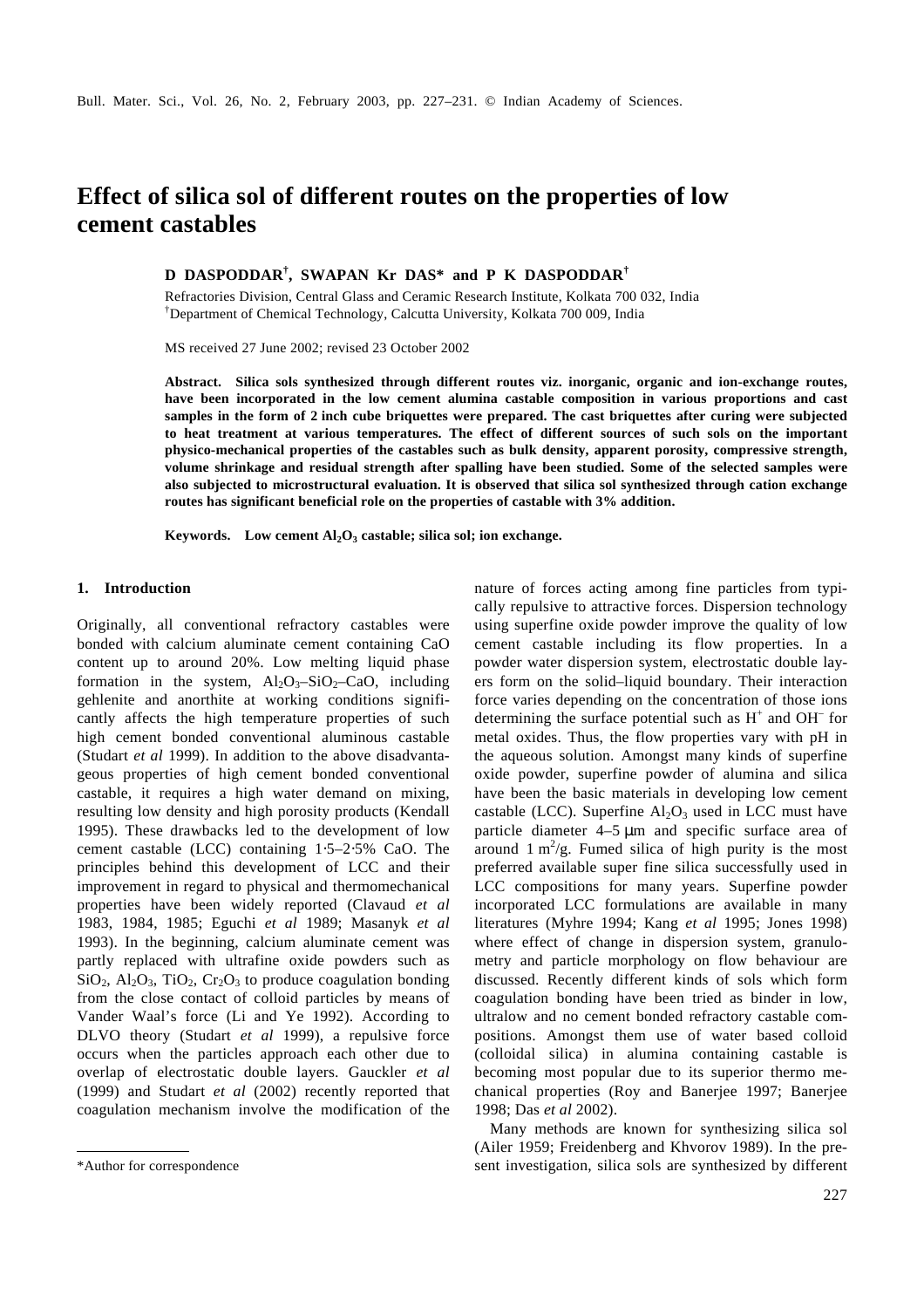routes and incorporated in different proportions to a low cement castable composition made from white fused alumina aggregate, microfine  $Al_2O_3$  and high alumina cement. Effect of such silica sol addition on the important properties of low cement castable have been studied and discussed in this paper.

# **2. Experimental**

## 2.1 *Synthesis of silica sol*

Silica sol of inorganic route (system A) was prepared by thorough mixing of 10% NH<sub>4</sub>Cl and 10% Na<sub>2</sub>SiO<sub>3</sub> solutions. After removal of electrolyte, the sol was dispersed in aqueous medium by centrifugal action. System 'B' (silica sol of organic route) was prepared by mixing 1 : 1 volume of tetraethoxy silane and ethanol followed by slow addition of  $1:1$  NH<sub>4</sub>OH solution with constant stirring. The sol was dried and then dispersed in alcohol medium. Silica sol of ion-exchange route (system C) was prepared by passing  $10\%$  Na<sub>2</sub>SiO<sub>3</sub> solution through H-form of cation exchange column. The sol thus obtained was slowly evaporated to increase the solid content. pH of each sol was maintained at 8 by control addition of 1 : 1 NH4OH solution. It was observed during preparation of silica sol that below pH 8, complete formation of silica sol did not occur and it had gone into the solution. Above pH 8, there was agglomeration of sol particles and gelataneous precipitation occurred which ultimately reduced the yield. In view of above, pH of each sol was maintained at 8.

#### 2.2 *Sample preparation and testing*

Major refractory raw materials such as white fused alumina (supplied by Carborundum Universal Ltd), high alumina cement (supplied by ACC Refractories), and microfine alumina (supplied by Indian Aluminium Co Ltd) were tested and intimately mixed following the batch formulation given in table 1.

Test samples of 2⋅5 cm cube were prepared by vibrocasting technique following IS 10570 (1983). The samples were kept in saturated humidity for 24 h followed by water curing for another 24 h and then heat treated at different temperatures for 2 h. Compressive strength of all the samples were measured using universal testing machine as per IS 1528: part 4 (1997). Bulk density, apparent porosity and linear changes were determined following standard methods. Spalling test was conducted by keeping the heat treated samples at 1000°C for 10 min followed by placing it in open air for next 10 min as per IS 1528: part 3 (1997). After 5 complete cycles, compressive strength of the samples were measured. Scanning electron microscopy was utilized using IEO electron microscope of model S440 to study the microstructure.

#### **3. Results and discussion**

The chemical analysis of the raw materials used in this investigation is provided in table 2. Gravimetric method was utilized to determine  $SiO<sub>2</sub>$  and  $Al<sub>2</sub>O<sub>3</sub>$ , whereas Fe<sub>2</sub>O<sub>3</sub>, CaO and MgO were determined volumetrically (Hillebrand and Lundell 1953).

It may be seen from table 2 that white fused  $Al_2O_3$ which is produced from fusion of calcined alumina has a very high purity (99⋅38 wt% Al<sub>2</sub>O<sub>3</sub>). Microfine Al<sub>2</sub>O<sub>3</sub> used in the castable formulation is also of purer variety (99⋅58 wt% Al<sub>2</sub>O<sub>3</sub>) with 6–8 µm average particle diameter and  $a - Al_2O_3$  content more than 95%. High alumina cement was analysed by X-ray diffraction and found to consist of CA and CA<sub>2</sub> as major,  $C_{12}A_7$  (C = CaO,  $A = A1<sub>2</sub>O<sub>3</sub>$  and **a**-alumina as minor phases (Das *et al*) 1997). The specific surface area measured by the air permeability method was around  $3150 \text{ cm}^2/\text{g}$ .

|                             |             | Raw materials (wt%) |    |    |                        |           |            |  |  |  |
|-----------------------------|-------------|---------------------|----|----|------------------------|-----------|------------|--|--|--|
|                             |             | White fused alumina |    |    |                        | Microfine |            |  |  |  |
| Sample code                 |             | C                   |    | F  | High alumina<br>cement | $Al_2O_3$ | Silica sol |  |  |  |
| Without sol                 |             | 50                  | 20 | 13 |                        | 10        |            |  |  |  |
| System A                    | IA          | 50                  | 20 | 13 |                        | 9         |            |  |  |  |
| (Sol of inorganic route)    | <b>IIA</b>  | 50                  | 20 | 13 |                        |           | 3          |  |  |  |
|                             | <b>IIIA</b> | 50                  | 20 | 13 |                        |           | 5          |  |  |  |
| System B                    | IB          | 50                  | 20 | 13 |                        | 9         |            |  |  |  |
| (Sol of organic route)      | <b>IIB</b>  | 50                  | 20 | 13 |                        | 7         | 3          |  |  |  |
|                             | <b>IIIB</b> | 50                  | 20 | 13 |                        |           | 5          |  |  |  |
| System C                    | IC          | 50                  | 20 | 13 |                        | 9         |            |  |  |  |
| (Sol of ion exchange route) | IIС         | 50                  | 20 | 13 |                        | 7         | 3          |  |  |  |
|                             | ШC          | 50                  | 20 | 13 |                        |           | 5          |  |  |  |

**Table 1.** Batch formulation.

 $C = \text{coarse}$ ,  $M = \text{medium}$ ,  $F = \text{fine}$ .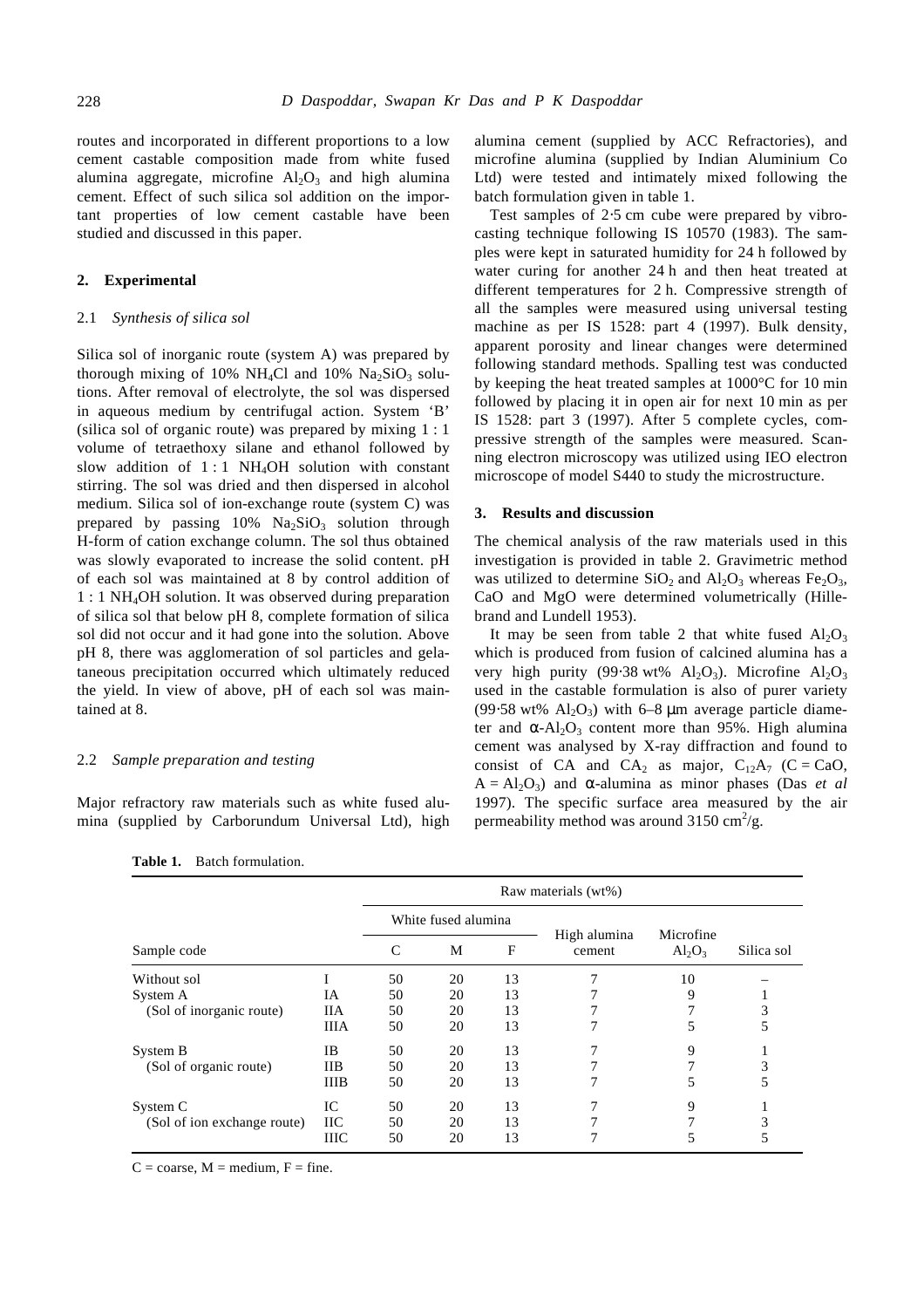Table 3 shows that compressive strength values are increased by adding silica sol and the values are maximum in case of systems A and C. The ultrafine particles are dispersed between the refractory grains and formed a coagulated hydraulic bond in presence of silica sol which might have improved the strength. No significant reduction in compressive strength value at intermediate temperature of heating was observed. The reaction product of silica sol with hydrated calcium aluminates during hydration of LCC arrests strength retrogression both at ambient and intermediate temperatures during heating of castable. This phenomenon was also observed by Midgley (1980) who found this reaction product as stratlingite (CaO⋅Al<sub>2</sub>O<sub>3</sub>⋅SiO<sub>2</sub>⋅H<sub>2</sub>O).

For comparison, the compressive strength results of 1500°C heated samples are graphically represented in figure 1. It may be observed from this figure that the compositions with silica sol of ion exchange route (system C) gives better strength than systems A and B. Strength of system B is inferior to both A and C. It may also be seen that 3% silica sol in all the three cases gives the optimum results. Probably, it is due to the simultaneous effect of coagulation bonding contributed by silica sol and hydraulic bonding contributed by calcium aluminate cement hydrated in presence of water coming from silica sol. In case of less sol (1%), coagulation bonding is incomplete and in case of more sol (5%) and reduced microfine alumina content, the matrix becomes very porous with inadequate compactness. Hence combination of 3% silica sol and 7% microfine  $Al_2O_3$  may be consi-

**Table 2.** Chemical analysis of the raw materials.

|                                | Raw materials            |                          |                        |  |  |  |  |  |
|--------------------------------|--------------------------|--------------------------|------------------------|--|--|--|--|--|
| Chemical<br>constituents (wt%) | White fused<br>$Al_2O_3$ | High $Al_2O_3$<br>cement | Microfine<br>$Al_2O_3$ |  |  |  |  |  |
| $Al_2O_3$                      | 99.38                    | 73.30                    | 99.58                  |  |  |  |  |  |
| SiO <sub>2</sub>               | 0.13                     | 0.95                     |                        |  |  |  |  |  |
| Fe <sub>2</sub> O <sub>3</sub> | 0.12                     | 0.20                     |                        |  |  |  |  |  |
| CaO                            |                          | 24.50                    |                        |  |  |  |  |  |
| MgO                            |                          | 0.45                     |                        |  |  |  |  |  |
| Loss on ignition               | 0.34                     | 0.35                     | 0.32                   |  |  |  |  |  |

dered as optimum additive content for getting all desirable properties. The compressive strength was found to be maximum at 1500°C for all the compositions. This may be due to the reason that when fine particles of amorphous silica generated during heating reacts with microfine alumina present in the castables, a network of mullite needles develops at higher temperatures which strengthen the matrix. The similar observation was also made by Pivinskii (1995). The results of variation in bulk density, apparent porosity and linear changes in the temperature range 1200–1500°C are given in table 4.

It may be observed that BD increases with heating due to gradual formation of ceramic bond and the value is maximum at 1500°C for all the compositions. Due to increase in BD, the AP value expectedly decreases. The percent linear changes was found to be within tolerance limits. The value is below 0⋅5% at 1200°C and below 1⋅5% at higher temperatures. Further the results of table 4 have shown that addition of 3% silica sol of ion exchange route (system C) favourably influenced all these properties.

Table 5 indicates the residual strength after spalling test of heat treated samples. It is found that strength retention is much better in case of system C.

Scanning electron micrographs of selected samples are shown in figures 2a–d. It is found that better compactness



**Figure 1.** Compressive strength of 1500°C heated samples vs sol% of various routes.

**Table 3.** Compressive strength in relation to heating temperature.

|                                    | Compressive strength $(kg/cm2)$ |                                 |                                 |                                 |                                 |                                 |                                 |                                 |                                 |                                 |  |  |
|------------------------------------|---------------------------------|---------------------------------|---------------------------------|---------------------------------|---------------------------------|---------------------------------|---------------------------------|---------------------------------|---------------------------------|---------------------------------|--|--|
|                                    |                                 | Sample code                     |                                 |                                 |                                 |                                 |                                 |                                 |                                 |                                 |  |  |
| Temperature $(^{\circ}C)$          |                                 | IA                              | ПA                              | ШA                              | IB                              | IІВ                             | <b>IIIB</b>                     | IС                              | IIС                             | ШC                              |  |  |
| 110<br>800<br>1200<br>1400<br>1500 | 339<br>245<br>207<br>245<br>470 | 400<br>410<br>395<br>430<br>580 | 430<br>426<br>402<br>456<br>600 | 415<br>405<br>380<br>402<br>576 | 260<br>305<br>286<br>370<br>436 | 276<br>321<br>298<br>396<br>480 | 226<br>310<br>290<br>310<br>402 | 330<br>418<br>390<br>486<br>600 | 380<br>426<br>398<br>502<br>640 | 320<br>402<br>386<br>480<br>600 |  |  |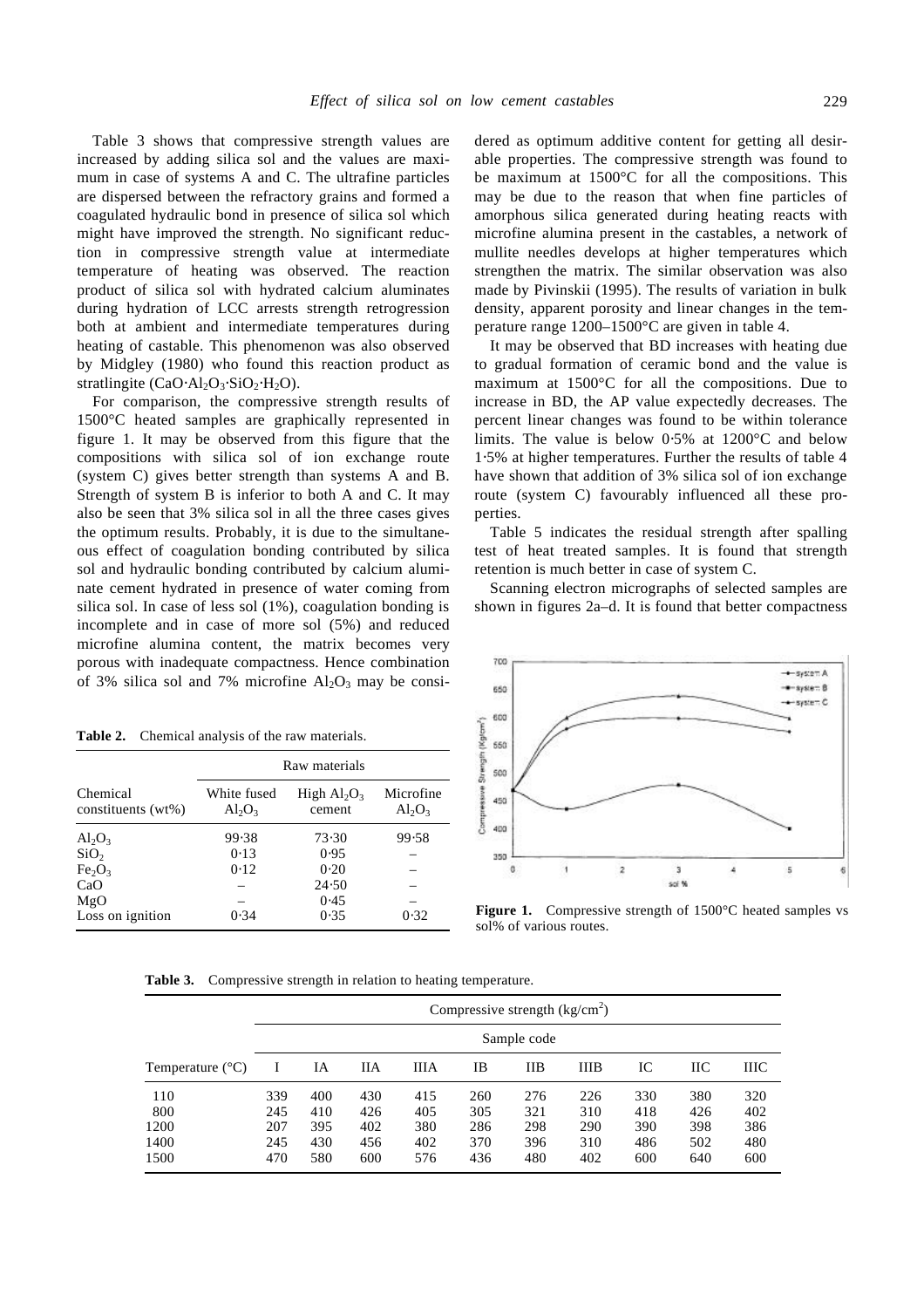| Heating<br>temperature $(^{\circ}C)$<br>Properties | Sample code             |      |      |      |             |       |      |             |      |            |             |
|----------------------------------------------------|-------------------------|------|------|------|-------------|-------|------|-------------|------|------------|-------------|
|                                                    |                         | I    | IA   | HА   | <b>IIIA</b> | IB    | IIВ  | <b>IIIB</b> | IC   | <b>IIC</b> | <b>IIIC</b> |
| 1200                                               | BD (g/cm <sup>3</sup> ) | 2.65 | 2.55 | 2.61 | 2.58        | 2.55  | 2.58 | 2.55        | 2.65 | 2.70       | 2.65        |
|                                                    | $AP($ % $)$             | 25.9 | 24.2 | 23.9 | 24.5        | 25.3  | 25.0 | 25.8        | 23.2 | 22.8       | 23.0        |
|                                                    | $LC\%$ (-ve)            | 0.28 | 0.26 | 0.28 | 0.26        | 0.30  | 0.32 | 0.35        | 0.26 | 0.28       | 0.29        |
| 1400                                               | BD (g/cm <sup>3</sup> ) | 2.75 | 2.78 | 2.80 | 2.70        | 2.65  | 2.70 | 2.68        | 2.78 | 2.84       | 2.82        |
|                                                    | $AP($ % $)$             | 23.5 | 22.6 | 21.8 | 22.0        | 22.80 | 22.0 | 22.5        | 19.0 | 18.5       | 18.8        |
|                                                    | $LC\%$ (-ve)            | 1.05 | 1.21 | 1.25 | 1.28        | 1.26  | 1.22 | 1.25        | 1.21 | 0.98       | 1.25        |
| 1500                                               | BD(g/cm <sup>3</sup> )  | 2.82 | 2.85 | 2.90 | 2.80        | 2.70  | 2.78 | 2.72        | 2.90 | 2.92       | 2.88        |
|                                                    | $AP($ % $)$             | 22.6 | 18.8 | 18.6 | 19.0        | 19.1  | 19.0 | 19.5        | 12.5 | 12.0       | 12.8        |
|                                                    | $LC\%$ (-ve)            | 1.20 | 1.28 | 1.26 | 1.22        | 1.30  | 1.35 | 1.38        | 1.28 | 1.26       | 1.29        |

**Table 4.** Bulk density (BD), apparent porosity (AP) and linear changes (LC) of castables in relation to heating temperatures.

Table 5. Residual strength (%) after spalling test in relation to heating temperature.

|                           | Residual strength $(\%)$ |                      |                      |                      |                      |                      |                        |                      |                      |                      |
|---------------------------|--------------------------|----------------------|----------------------|----------------------|----------------------|----------------------|------------------------|----------------------|----------------------|----------------------|
| Temperature $(^{\circ}C)$ |                          | IA                   | ПA                   | ШA                   | IB                   | IІB                  | ШB                     | IС                   | HС                   | ШС                   |
| 1200<br>1400<br>1500      | 81.8<br>70.5<br>78.0     | 83.6<br>78.8<br>80.5 | 84.6<br>79.0<br>82.0 | 80.8<br>78.5<br>83.1 | 78.0<br>70.2<br>75.0 | 78.8<br>70.8<br>76.8 | 78.2<br>$70-2$<br>75.2 | 86.6<br>84.4<br>86.8 | 88.0<br>86.0<br>88.5 | 86.8<br>84.8<br>87.8 |



**Figure 2.** SEM photographs of samples heat treated at 1500°C: **(a)** sample without silica sol, **(b)** sample with silica sol of system A (inorganic route), **(c)** sample with silica sol of system B (organic route) and **(d)** sample with silica sol of system C (ion-exchange route).